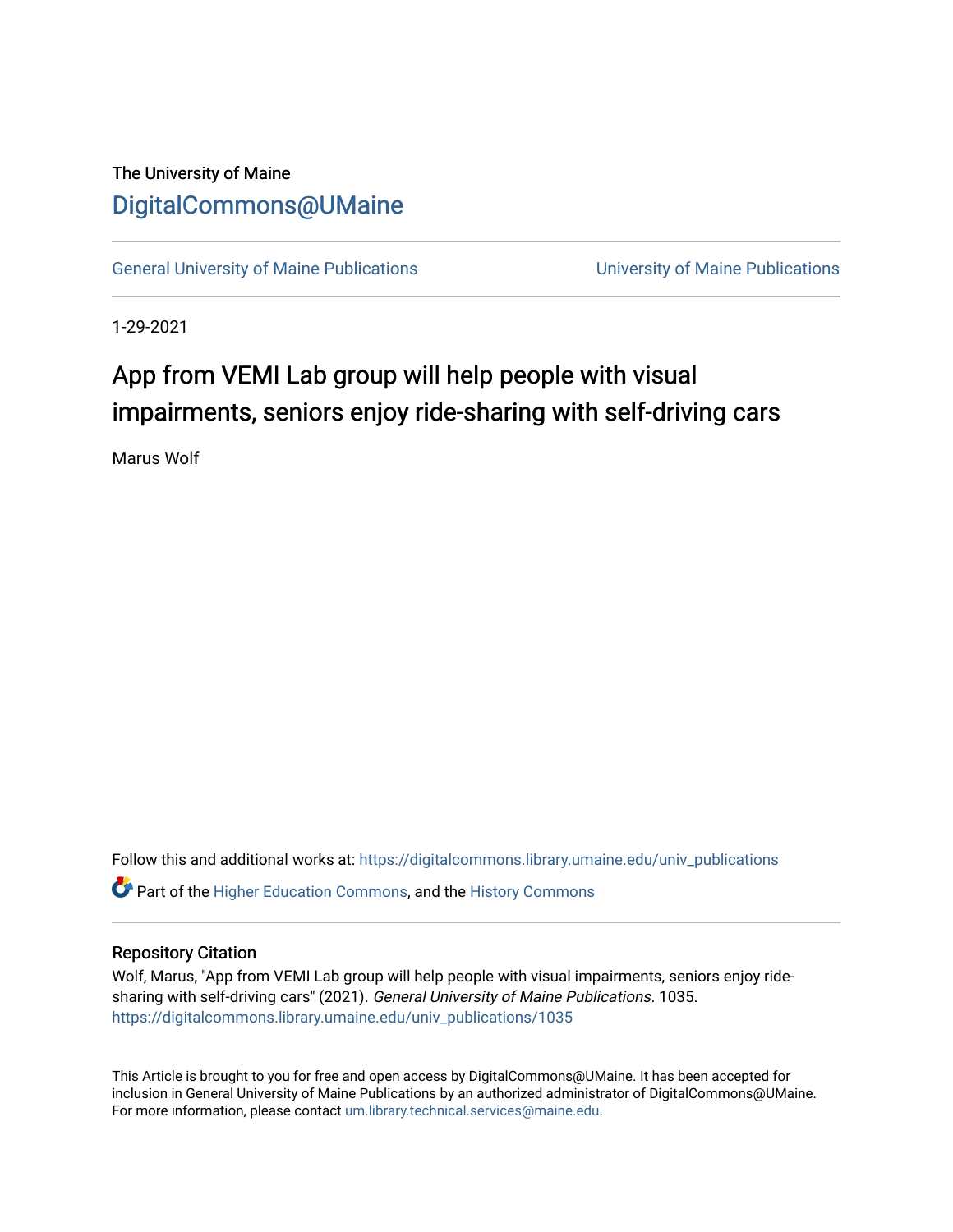

Collins Center is 'intriguing visually' Published: February 18, 2021

Pershing cited in Union Leader report of species prediction for Gulf of Maine

Published: February 18, 2021

## **UMaine Today**



A research group led by the Virtual Environments and Multimodal Interaction Laboratory (VEMI Lab) at the University of Maine is developing a smartphone app that provides the navigational assistance needed for people with disabilities and seniors to enjoy ride-sharing and ride-hailing, collectively termed mobility-as-a-service, with the latest in automotive technology. The app, known as the Autonomous Vehicle Assistant (AVA), can also be used for standard vehicles operated by human drivers and enjoyed by everyone.

Spring '21 COVI0·19 updates

AVA will help users request, find and enter a vehicle using a multisensory interface that provides guidance through audio and haptic feedback and high-contrast visual cues. The Autonomous Vehicle Research Group (AVRG), a cross institutional collective led by VEMI lab with researchers from Northeastern University and Colby College, will leverage GPS technology, real-time computer vision via the smartphone camera and artificial intelligence to support the functions offered through the app.

The U.S. Department of Transportation awarded \$300,000 to AVRG for the AVA project through its Inclusive Design Challenge. The initiative sought proposals for design solutions that would help people with disabilities use autonomous vehicles for employment and essential services. AVRG was one of the semifinalists.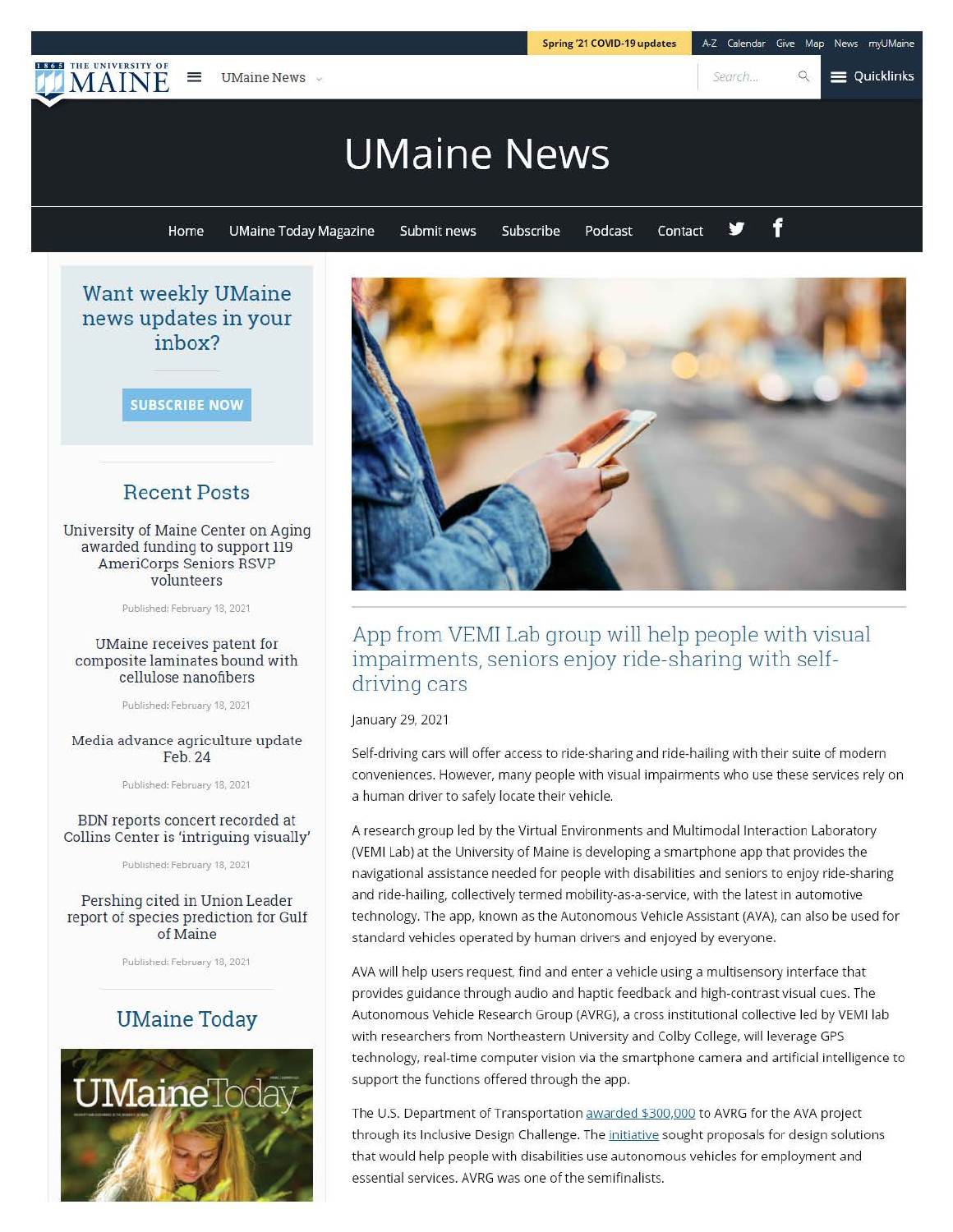

"This design challenge was exciting to us as it falls so squarely in our wheelhouse" says Nicholas Giudice, a professor of spatial Computing at UMaine. 'We have worked in the areas of multimodal information access and navigation for visually impaired people and older adults for years, and have recently started a research program investigating human-vehicle collaborations for increasing the trustworthiness and accessibility of autonomous vehicles. This development project connects the dots by allowing us to bridge several areas of expertise to ensure that the technology of the future is 'accessible for all."'

Users will create a profile in AVA that reflects their needs and existing methods of navigation. The app will use the information from their profiles to find a suitable vehicle for transport, then determine whether one is available.

When the vehicle arrives, AVA will guide the user to it using the camera and augmented reality (AR), which provides an overlay of the environment using the smartphone by superimposing high-contrast lines over the image to highlight the path and verbal guidance, such as compass directions, street names, addresses and nearby landmarks. The app also will pinpoint environmental hazards, such as low-contrast curbs, by emphasizing them with contrasting lines and vibrating when users approach them. It will then help users find the door handle to enter the vehicle awaiting them.

"This is the first project of its kind in the country, and in combination with our other work in this area, we are addressing an end-to-end solution for AVs (autonomous vehicles) that will improve their accessibility for all," says Giudice, chief research scientist at VEMI Lab and lead on the AVA project. "Most work in this area only deals with sighted passengers, yet the underrepresented driving populations we are supporting stand to benefit most from this technology and are one of the fastest growing demographics in the country."

AVRG studies how autonomous vehicles can meet various accessibility needs. VEMI lab itself has explored tactics for improving consumer trust in this emerging technology.

AVA advances both groups' endeavors by not only providing another means for people with visual impairments and other disabilities and seniors to access self-driving vehicles, but also increases their trust in them. The project also builds on a seed grant-funded, joint effort between UMaine and Northeastern University to improve accessibility, safety and situational awareness within the self-driving vehicle. Researchers from both universities aim to develop a new model of human-Al vehicle interaction to ensure people with visual impairments and seniors understand what the autonomous vehicle is doing and that it can sense, interpret and communicate with the passenger.

The app will offer modules that train users how to order and locate rides, particularly through mock pickup scenarios. Offering hands-on learning provides users confidence in themselves and the technology, according to researchers. It also gathers data AVRG can use during its iterative, ongoing development for AVA and its integration into autonomous vehicles.

'We are very excited about this opportunity to create accessible technology which will help the transition to fully autonomous vehicles for all. The freedom and independence of all travelers is imperative as we move forward," says VEMI lab director Richard Corey.

VEMI Lab, co-founded by Corey and Giudice in 2008, explores different solutions for solving unmet challenges with technology. Prime areas of research and development pertain to selfdriving vehicles, the design of bio-inspired tools to improve human-machine interaction and functionality, and new technology to improve environmental awareness, spatial learning and navigational wayfinding.

Contact: Marcus Wolf, 207.581.3721; marcus.wolf@maine.edu